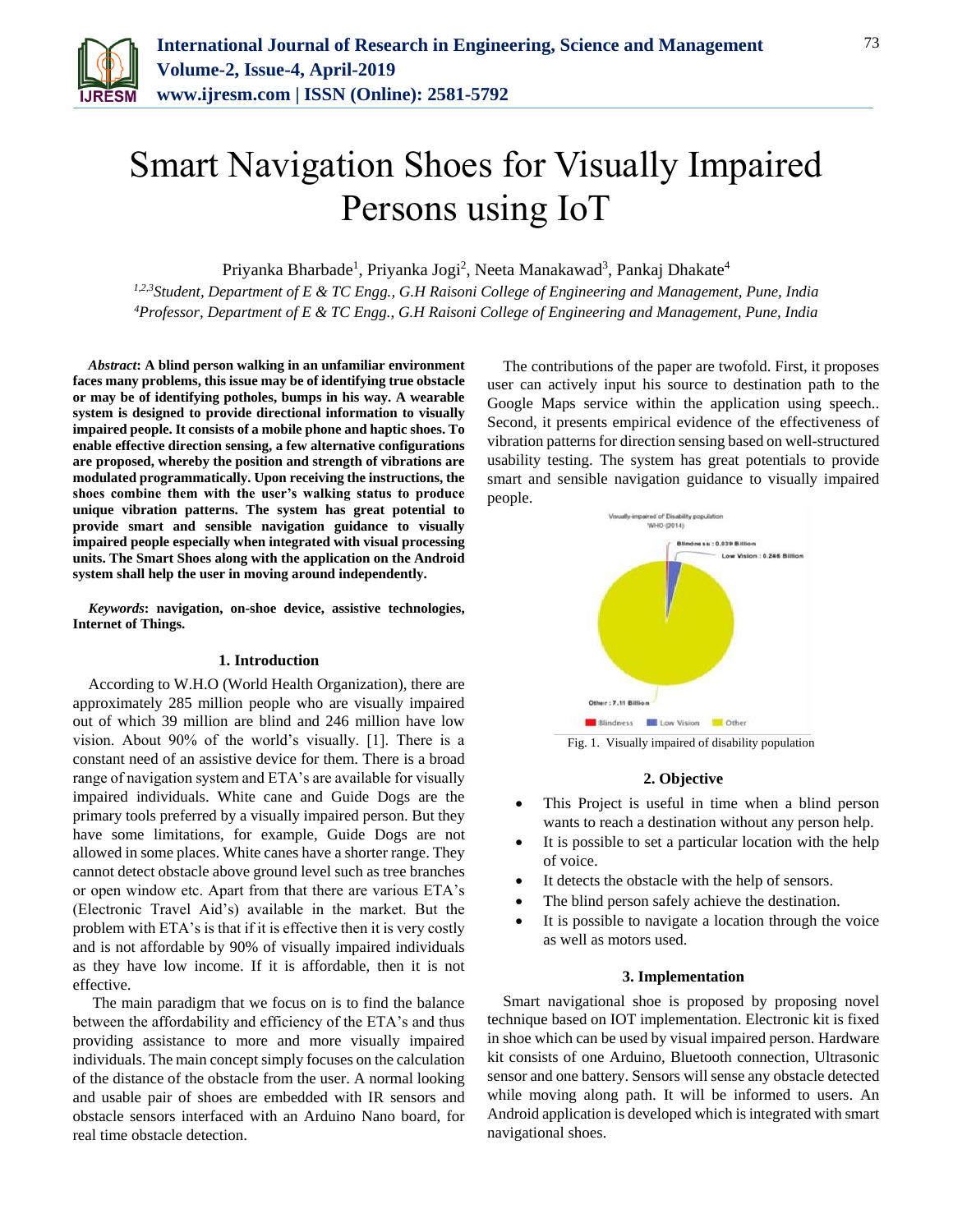



## *A. Arduino*

Arduino Uno is microcontroller board based on ATmega328. It has 14 digital input/output pins in that 6 can be used as PWM outputs, and 6 can be used as analog inputs.16MHZ ceramic resonator, a USB connection and power jack, and a reset button.



Fig. 3. Arduino ATMEGA328

## *B. Ultrasonic sensor*

An Ultrasonic sensor HCSR04 is used to detect the obstacle and measure the distance between object and person. To send and receive the ultrasonic pulses it uses a transducer. It can measure a distance up to 400cm from 4 cm. pin number 2 and 3 of Arduino microcontroller are connected to echo and trigger. and another two terminals are connected to  $V_{cc}$  and ground.



Fig. 4. Ultrasonic sensor

*C. LCD display*



Fig. 5. LCD Display Using Arduino

LCD Display is a flat panel display. Display format of LCD is 16 character\*2 Line. Input data 8-bit interface available. display font 5\*8 dots. Single power supply is used that is 5v.and yellow backlight is used. Arduino microcontroller pin number 4,5,6,7,8, and 9 are connected to LCD Display.



Fig. 6. Activity diagram of smart navigation shoe

## **4. Result**

 When navigation give a command left than Bluetooth detect that command and result is:



Fig. 7. Result of LEFT command

 When navigation give a command Right than Bluetooth detect that command and result is:



Fig. 8. Result of RIGHT command

 When navigation give a command go backward than Bluetooth detect that command and backward motor is vibrated.